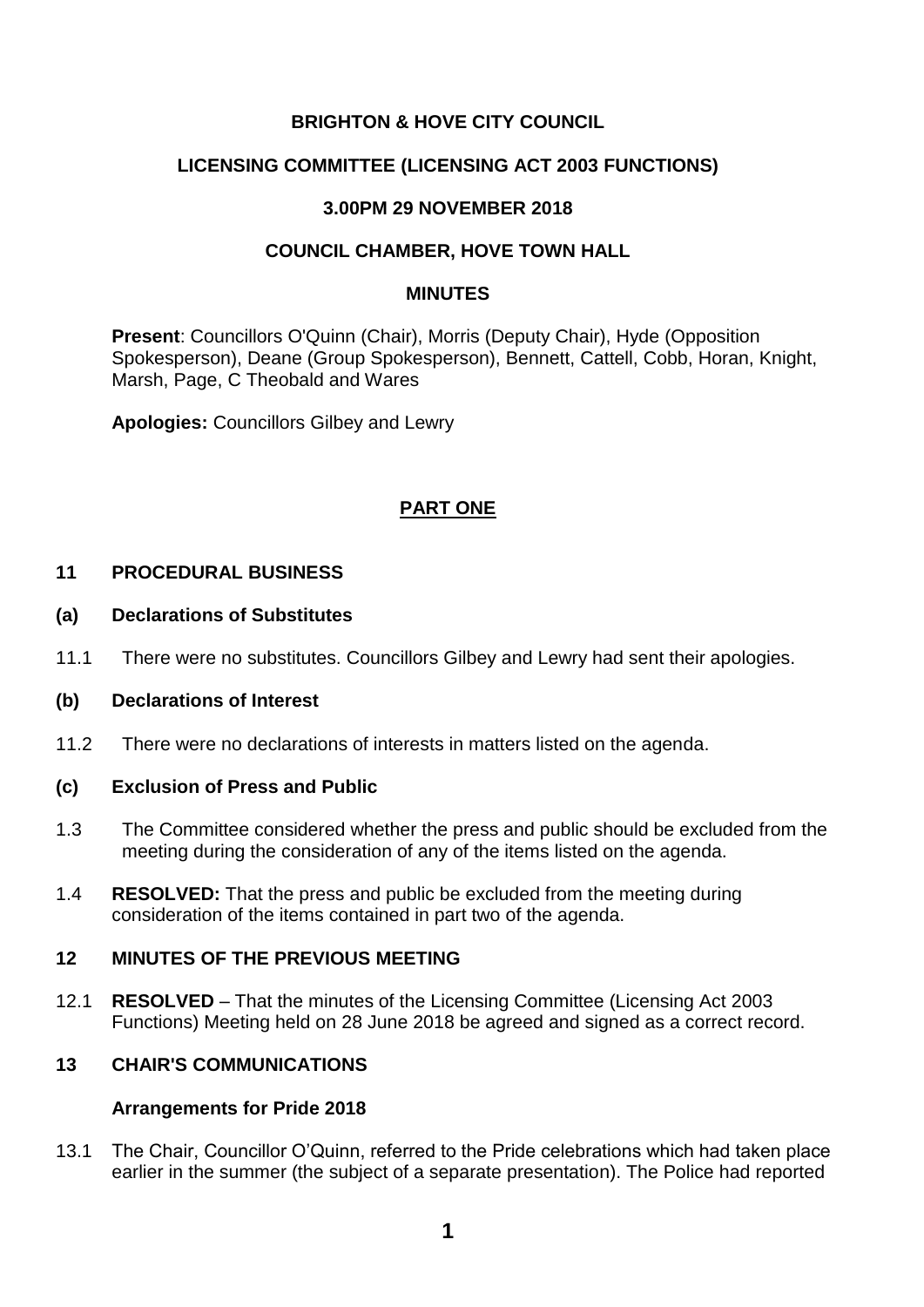that there had been fewer incidents overall, the only issues had arisen at the train station when people had been trying to get home.

# **Police Licensing Strategy Meeting(s)**

- 13.2 The Chair stated that she had been very pleased that Police representatives had attended the recent Licensing Strategy meeting. Approximately 21 people had attended the meeting which represented a diverse mix including from the Students Union of Sussex University, LAT representatives, Licensing Consultants and Residents Associations.
- 13.3 There had been lively discussion and debate on a range of matters such as, how "Fresher's Week" had gone, the success of Pride this year, a Presentation on the work of the Beach Petrol, hours of operation of cafes and discussion about alcohol in the workplace in view of the number of recent licensing applications submitted by companies who wished to obtain a licence in order that they could sell alcohol to individuals hiring space in their offices. There was concern that this could be a retrograde step.

### **Licensing Committee Members – Operation Marble Visit**

- 13.4 The Police had been approached in order to arrange for Members to accompany Officers on "Operation Marble" on a weekend evening during November. The request had been made in June and a response was still awaited, it was understood that the Police were currently very short on manpower, however, this matter would be pursued and a date arranged as soon as was practicable.
- 13.5 **RESOLVED –** That the contents of the Chair's Communications be noted and received.

### **14 CALLOVER**

14.1 All of the items set out on the agenda were called for discussion.

### **15 PUBLIC INVOLVEMENT**

15.1 There were no items.

### **16 MEMBER INVOLVEMENT**

16.1 There were no items.

### **17 PRESENTATION -PRIDE VILLAGE PARTY AND BRIGHTON AND HOVE PRIDE**

- 17.1 The Chair, Councillor, O'Quinn, welcomed Jayne Babb, the Operations Manager with Pride who gave a presentation outlining the arrangements which had been put into place to support the Pride weekend 2018, noting that the city's event was the United Kingdom's biggest Pride Festival which included the Pride Village Party in Kemptown.
- 17.3 Ms Babb detailed the history of Pride in Brighton and Hove from its beginnings as a protest march organised by the Sussex Gay Liberation Front in 1972 to date. The event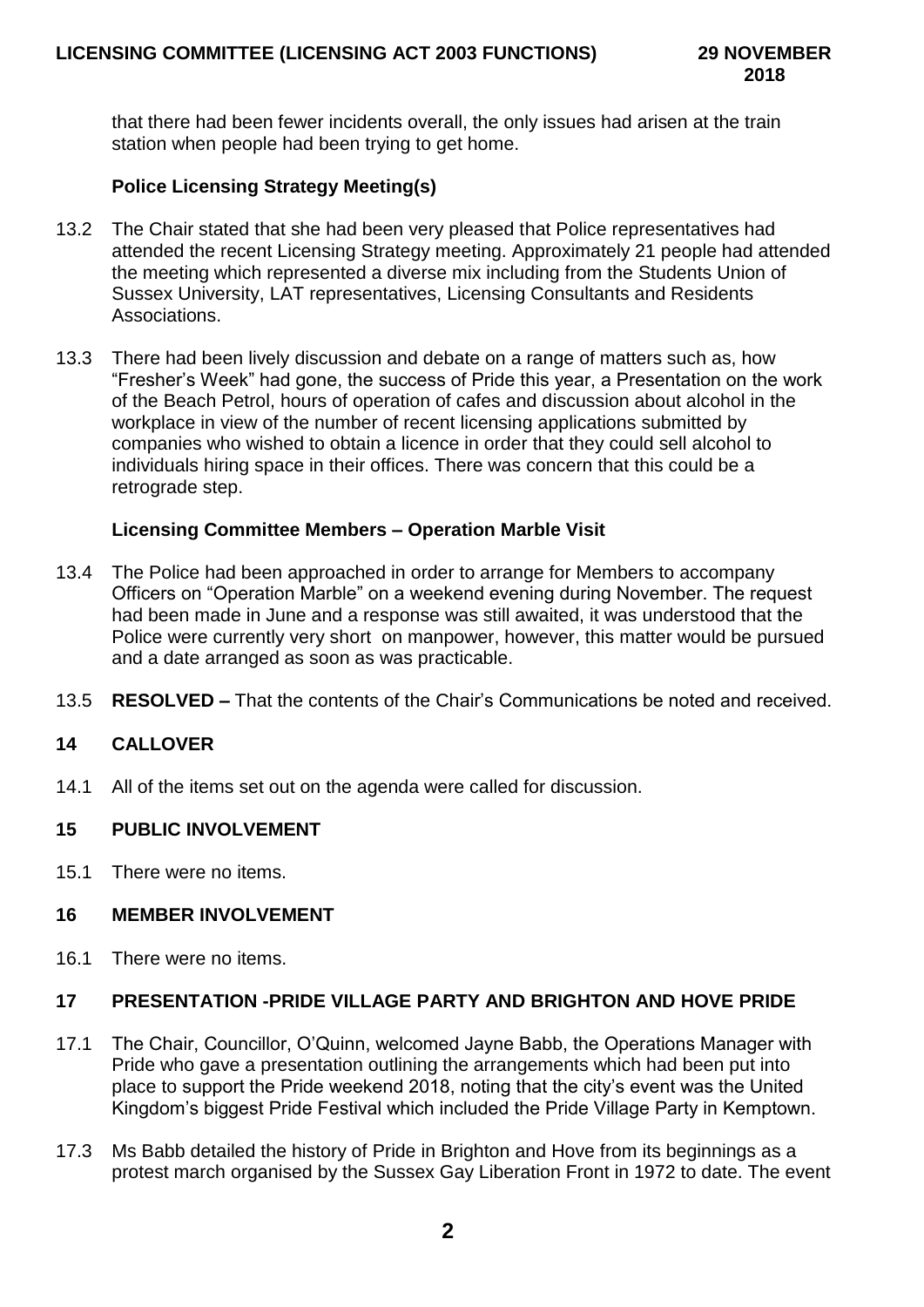in 2018 had been the largest in the UK and had raised £250,000 for charity and had involved 150 community groups and floats and had been watched by over 300,000 people. Integral to the success of the event was the detailed planning and effective partnership working which took place between the city council, emergency services including East Sussex Fire and Rescue Service and St John Ambulance Service, Brighton & Sussex University hospitals, transport providers and event safety experts. The need for continuous planning and development were recognised and following the de-brief following the 2018 event arrangements were well advanced for events to take place for the 2019 weekend.

- 17.4 The 2018 weekend had comprised Love BN1 Festival (for the first time), Pride Campsite at Waterhall, an Arts and Cultural Programme, the Community Parade, the Park Festival (Preston Park), Pride Village Party and Pride Pleasure Gardens events which would be repeated for 2019.
- 17.5 Following the presentation Members had the opportunity to ask questions before moving on to consider the remaining items on the agenda.
- 17.6 **RESOLVED –** That the content of the presentation be received and noted.

### **18 REVIEW OF STATEMENT OF LICENSING POLICY - CONSULTATION RESPONSE REPORT 2018**

- 18.1 The Committee considered a report of the Executive Director, Neighbourhoods, Communities and Housing detailing the review of the Statement of Licensing Policy which had taken place and the consultation responses received.
- 18.2 It was noted that the Council, as Licensing Authority, had a statutory duty to review its Statement of Licensing Policy (SoLP) every five years. The current policy was adopted on 24 March 2016 by Full Council. The current policy which had been adopted on 24 March 2016 by Full Council was required to be kept under review. The Council, as a licensing authority needed to carry out a consultation exercise prior to any review of its Licensing Policy (Section 5 (3)) of the 2003 Licensing
- 18.3 At its meeting held on 28 June the Committee had authorised officers to go out to statutory consultation with the proposal to expand the Special Stress (SSA) to cover Central Hove and to consult on the café/ bar category and a revised matrix.
- 18.4 Officers and the Police supported extension of the existing SSA to reflect the number of licensed premises in New Church Road, Hove. It had been identified that this would be consistent with the current SSA which acted as a buffer with the CIZ. The SSA was defined as an area of concern to be monitored for levels of public nuisance and anti social behaviour. Applications in the SSA were expected to have a robust operating schedule with appropriate conditions, although unlike the CIZ there was no presumption of refusal.
- 18.5 The Chair, Councillor O'Quinn stated that she was delighted with the proposed changes, especially in relation to the proposed café designation which she considered would address the concerns raised by members. She was grateful to Councillor Deane who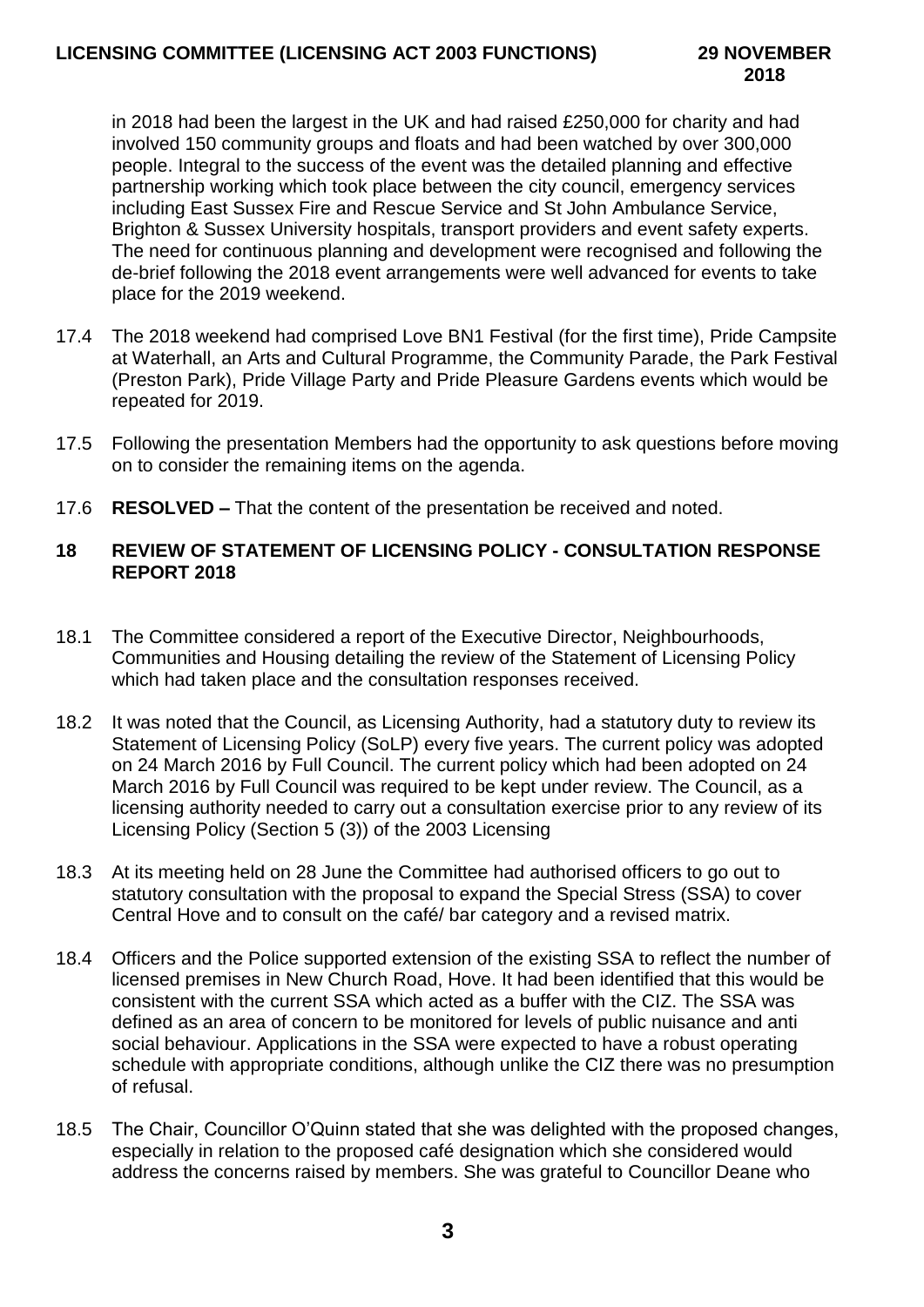had first highlighted this issue in relation to the North Laines which had seen an increase in café bar operations.

- 18.6 Councillor Hyde concurred stating that she supported the recommendations which she considered would provide a useful tool for addressing issues which Panels had encountered when determining café bar applications. It was confirmed in answer to questions that all applications needed to be considered on their individual merits and that a blanket refusal policy could not be applied in a CIZ.
- 18.7 Councillor Page stated that the number of premises from which alcohol could be bought was at saturation point in his ward and he was sure that the café bar category had been used as a loophole for alcohol sales.
- 18.8 Councillor Deane stated that she was grateful for the work put in by officers in seeking to address members concerns and hoped that it would be possible to look at extending the existing areas/designations in future based on operating experience. Councillor Deane considered that part of problems arose in part due to the definition in the legislation in relation to café bars which had never identified what constituted "substantial" food.
- 18.9 The Chair, Councillor O'Quinn confirmed that the policy as approved would still be capable of subsequent periodic review.
- 18.10 Councillor Wares stated that he was grateful to Councillors Deane and Wealls for their diligence in highlighting issues in relation to café bars and in relation to issues which had arisen in Central Hove. In answer to questions it was confirmed that vertical drinking was not permitted in café bars, all drinks had to be served to customers who were seated at tables.
- 18.11 **RESOLVED –** (1) That the Committee agree the revisions to the Statement of Licensing Policy as follows:

Expand the Special Stress Area (SSA) into Central Hove; Change the name of the "café bar" category to "café" to reflect this in the policy; Reduce café hours to 10.00pm within CIA category of the matrix; and

(2) **RESOLVED TO RECOMMEND –** That the revised Statement of Licensing Policy be referred to Full Council for adoption.

## **19 GAMBLING ACT 2005 - REVIEW OF GAMBLING POLICY 2019-21**

- 19.1 The Committee considered a report of the Executive Director of Neighbourhoods, Communities and Housing detailing the Gambling Act 2005 review of Gambling Policy which had taken place which had led to the production the statement for 2019-21 which was now requested for approval.
- 19.2 It was noted that the Gambling Act 2005 required Licensing Authorities to prepare, every three years, a statement (also known as a Policy) of the principles which they proposed to apply when exercising their functions, and that they must publish the statement following the procedure set out in the Act, including whom they should consult.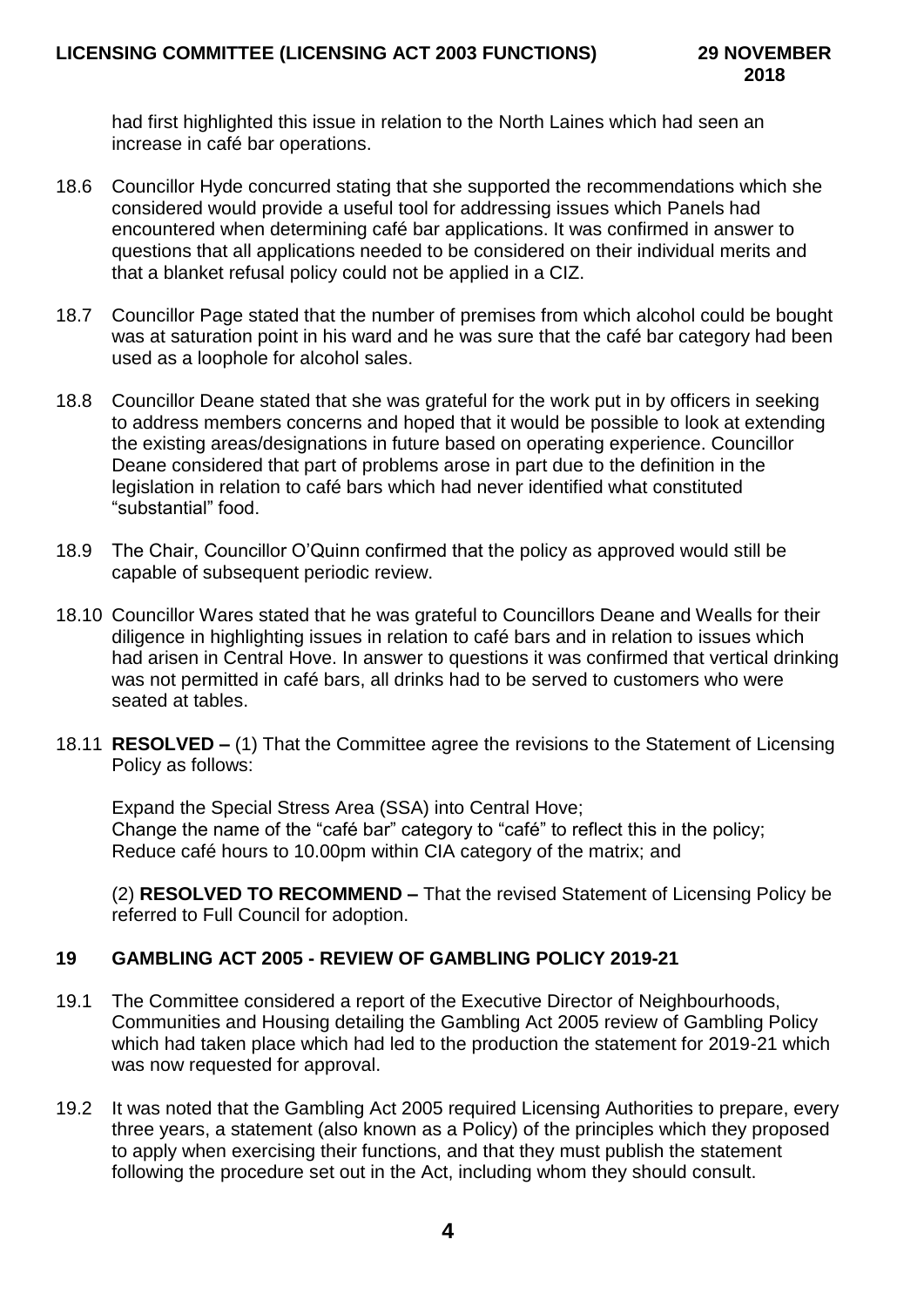- 19.3 The Chair, Councillor O'Quinn commended the report, referring to the fact that Brighton & Hove's gambling policies had been highlighted by the Gambling Commission as an exemplar of good practice. This was a testament to the hard work of the Regulatory Services Manager and the council's officer's and it was very positive that the work carried out in the city was widely recognised.
- 19.4 Councillor Morris sought confirmation regarding measures in place to ensure that minors did not have access to machines/games which were not age appropriate. It was explained that this was heavily proscribed and that it was required that notices indicating age and criteria for use were displayed. Work undertaken by the Gambling Commission had indicated that in some instances there was a high failure rate in public houses and work had been undertaken with breweries and holding companies to address this. Warning notices were sent and other actions taken as appropriate.
- 19.5 Councillor Page expressed concern regarding measures in place to seek to protect vulnerable adults in view of the fact that legislative changes in this respect had been delayed. It was explained that the measures in place in the city were robust, however the licensing authority and operators were required to recognise and balance some customers need for privacy against the need for appropriate levels of supervision.
- 19.6 Councillor Deane enquired whether any delay would arise when updating and publishing the final version of the policy. It was confirmed that the document would be made available to view/download from the Council website as soon as it had been updated.
- 19.7 **RESOLVED –** (1) That the final version of the Statement of Gambling Policy as set out in Appendix 1 to the report be approved and presented to Full Council; and

(2) **RESOLVED TO RECOMMEND TO FULL COUNCIL –** That the final Statement of Gambling Policy as set out in Appendix 1 as presented be approved and adopted as Council policy.

# **20 ITEMS REFERRED FOR COUNCIL**

20.1 The following items were referred to Full Council for decision:

Item 18: Review of Statement of Licensing Policy – Consultation Response Report 2018; and

Item 19: Gambling Act 2005 – Review of Gambling Policy 2019 - 21

The meeting concluded at 4.25pm

Signed Chairman